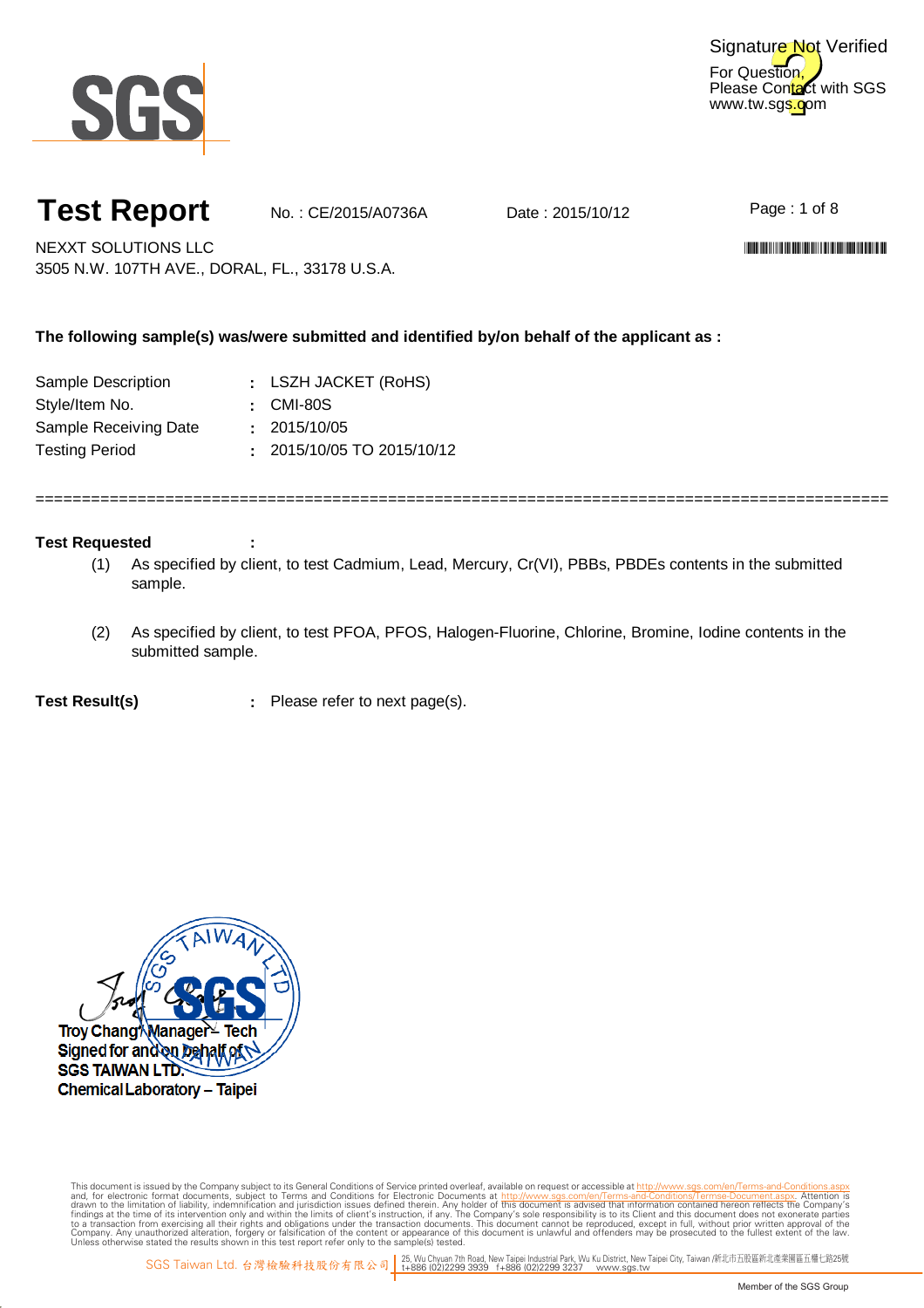

# **Test Report** No. : CE/2015/A0736A Date : 2015/10/12 Page : 2 of 8

NEXXT SOLUTIONS LLC  $\blacksquare$ 3505 N.W. 107TH AVE., DORAL, FL., 33178 U.S.A.

#### **Test Result(s)**

: MIXED ALL PARTS PART NAME No.1

| Test Item(s)               | <b>Unit</b> | <b>Method</b>                                                    | <b>MDL</b>     | <b>Result</b> |
|----------------------------|-------------|------------------------------------------------------------------|----------------|---------------|
|                            |             |                                                                  |                | <b>No.1</b>   |
| Cadmium (Cd)               | mg/kg       | With reference to IEC 62321-5: 2013<br>and performed by ICP-AES. | $\overline{2}$ | n.d.          |
| Lead (Pb)                  | mg/kg       |                                                                  | $\overline{2}$ | n.d.          |
| Mercury (Hg)               | mg/kg       | With reference to IEC 62321-4: 2013<br>and performed by ICP-AES. | $\overline{2}$ | n.d.          |
| Hexavalent Chromium Cr(VI) | mg/kg       | With reference to IEC 62321: 2008<br>and performed by UV-VIS.    | $\overline{2}$ | n.d.          |
| <b>Sum of PBBs</b>         | mg/kg       |                                                                  | ÷,             | n.d.          |
| Monobromobiphenyl          | mg/kg       |                                                                  | 5              | n.d.          |
| Dibromobiphenyl            | mg/kg       |                                                                  | 5              | n.d.          |
| Tribromobiphenyl           | mg/kg       |                                                                  | 5              | n.d.          |
| Tetrabromobiphenyl         | mg/kg       |                                                                  | 5              | n.d.          |
| Pentabromobiphenyl         | mg/kg       |                                                                  | 5              | n.d.          |
| Hexabromobiphenyl          | mg/kg       |                                                                  | 5              | n.d.          |
| Heptabromobiphenyl         | mg/kg       |                                                                  | 5              | n.d.          |
| Octabromobiphenyl          | mg/kg       |                                                                  | 5              | n.d.          |
| Nonabromobiphenyl          | mg/kg       | With reference to IEC 62321-6: 2015<br>and performed by GC/MS.   | 5              | n.d.          |
| Decabromobiphenyl          | mg/kg       |                                                                  | $\overline{5}$ | n.d.          |
| <b>Sum of PBDEs</b>        | mg/kg       |                                                                  | ÷,             | n.d.          |
| Monobromodiphenyl ether    | mg/kg       |                                                                  | $\overline{5}$ | n.d.          |
| Dibromodiphenyl ether      | mg/kg       |                                                                  | $\overline{5}$ | n.d.          |
| Tribromodiphenyl ether     | mg/kg       |                                                                  | $\overline{5}$ | n.d.          |
| Tetrabromodiphenyl ether   | mg/kg       |                                                                  | 5              | n.d.          |
| Pentabromodiphenyl ether   | mg/kg       |                                                                  | 5              | n.d.          |
| Hexabromodiphenyl ether    | mg/kg       |                                                                  | 5              | n.d.          |
| Heptabromodiphenyl ether   | mg/kg       |                                                                  | 5              | n.d.          |
| Octabromodiphenyl ether    | mg/kg       |                                                                  | 5              | n.d.          |
| Nonabromodiphenyl ether    | mg/kg       |                                                                  | 5              | n.d.          |
| Decabromodiphenyl ether    | mg/kg       |                                                                  | 5              | n.d.          |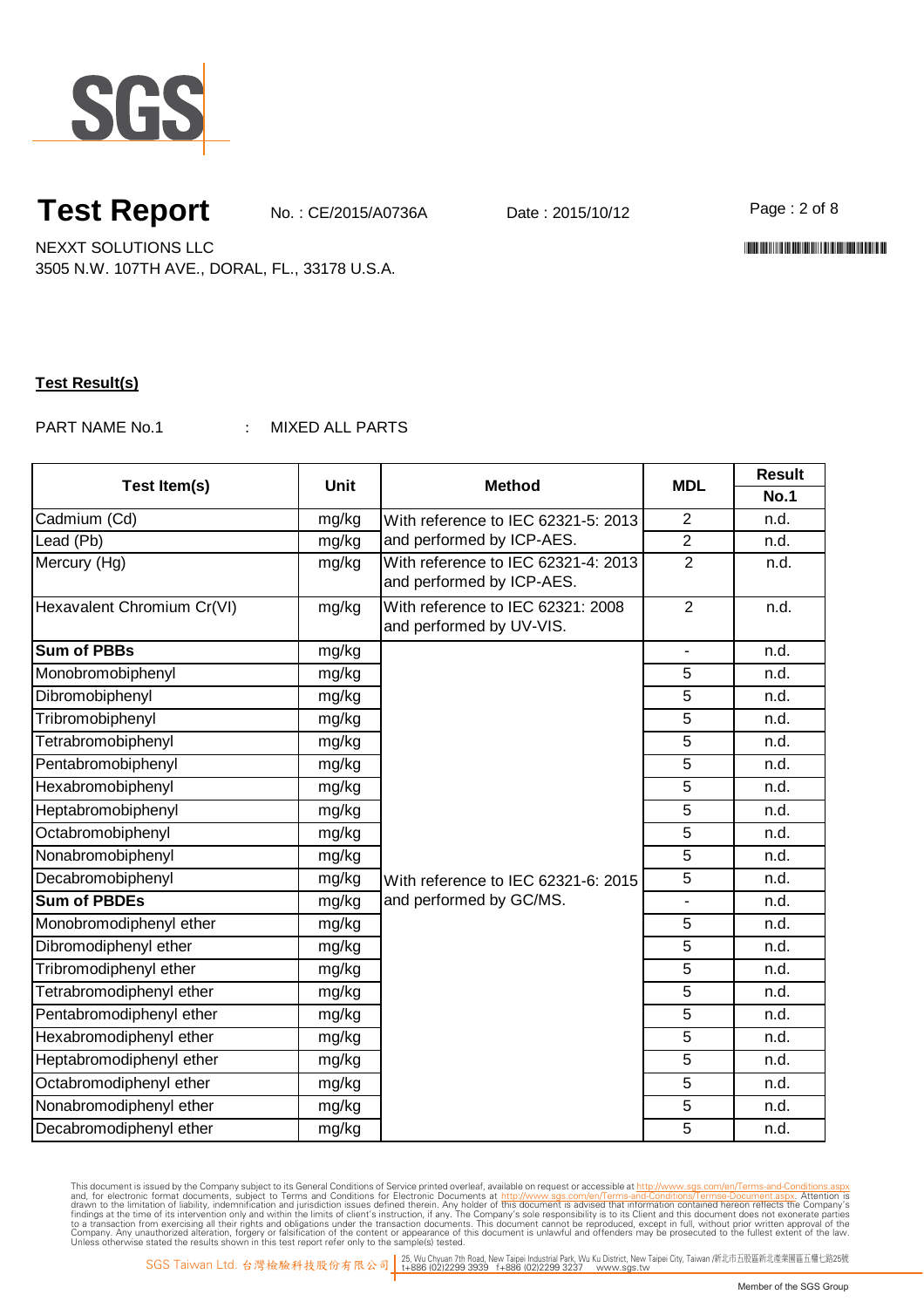

# **Test Report** No. : CE/2015/A0736A Date : 2015/10/12 Page : 3 of 8

NEXXT SOLUTIONS LLC  $\blacksquare$ 

3505 N.W. 107TH AVE., DORAL, FL., 33178 U.S.A.

| Test Item(s)                                                  | <b>Unit</b> | <b>Method</b>                                                                | <b>MDL</b> | <b>Result</b> |
|---------------------------------------------------------------|-------------|------------------------------------------------------------------------------|------------|---------------|
|                                                               |             |                                                                              |            | <b>No.1</b>   |
| <b>Halogen</b>                                                |             |                                                                              |            |               |
| Halogen-Fluorine (F)<br>(CAS No.: 14762-94-8)                 | mg/kg       | With reference to BS EN<br>14582:2007. Analysis was performed<br>by IC.      | 50         | n.d.          |
| Halogen-Chlorine (CI)<br>(CAS No.: 22537-15-1)                | mg/kg       |                                                                              | 50         | n.d.          |
| Halogen-Bromine (Br)<br>(CAS No.: 10097-32-2)                 | mg/kg       |                                                                              | 50         | n.d.          |
| Halogen-Iodine (I)<br>(CAS No.: 14362-44-8)                   | mg/kg       |                                                                              | 50         | n.d.          |
| Perfluorooctane sulfonates (PFOS-<br>Acid, Metal Salt, Amide) | mg/kg       | With reference to US EPA 3550C:<br>2007. Analysis was performed by<br>LC/MS. | 10         | n.d.          |
| PFOA (CAS No.: 335-67-1)                                      | mg/kg       |                                                                              | 10         | n.d.          |

#### **Note**:

- 1. mg/kg =  $ppm$ ; 0.1wt% = 1000ppm
- 2. n.d. = Not Detected
- 3. MDL = Method Detection Limit
- 4. " " = Not Regulated
- 5. The sample(s) was/were analyzed on behalf of the applicant as mixing sample in one testing. The above result(s) was/were only given as the informality value.

### **PFOS Reference Information : POPs - (EU) 757/2010**

Outlawing PFOS as substances or preparations in concentrations above 0.001% (10ppm), in semi-finished products or articles or parts at a level above 0.1%(1000ppm), in textiles or other coated materials above 1µg/m<sup>2</sup>.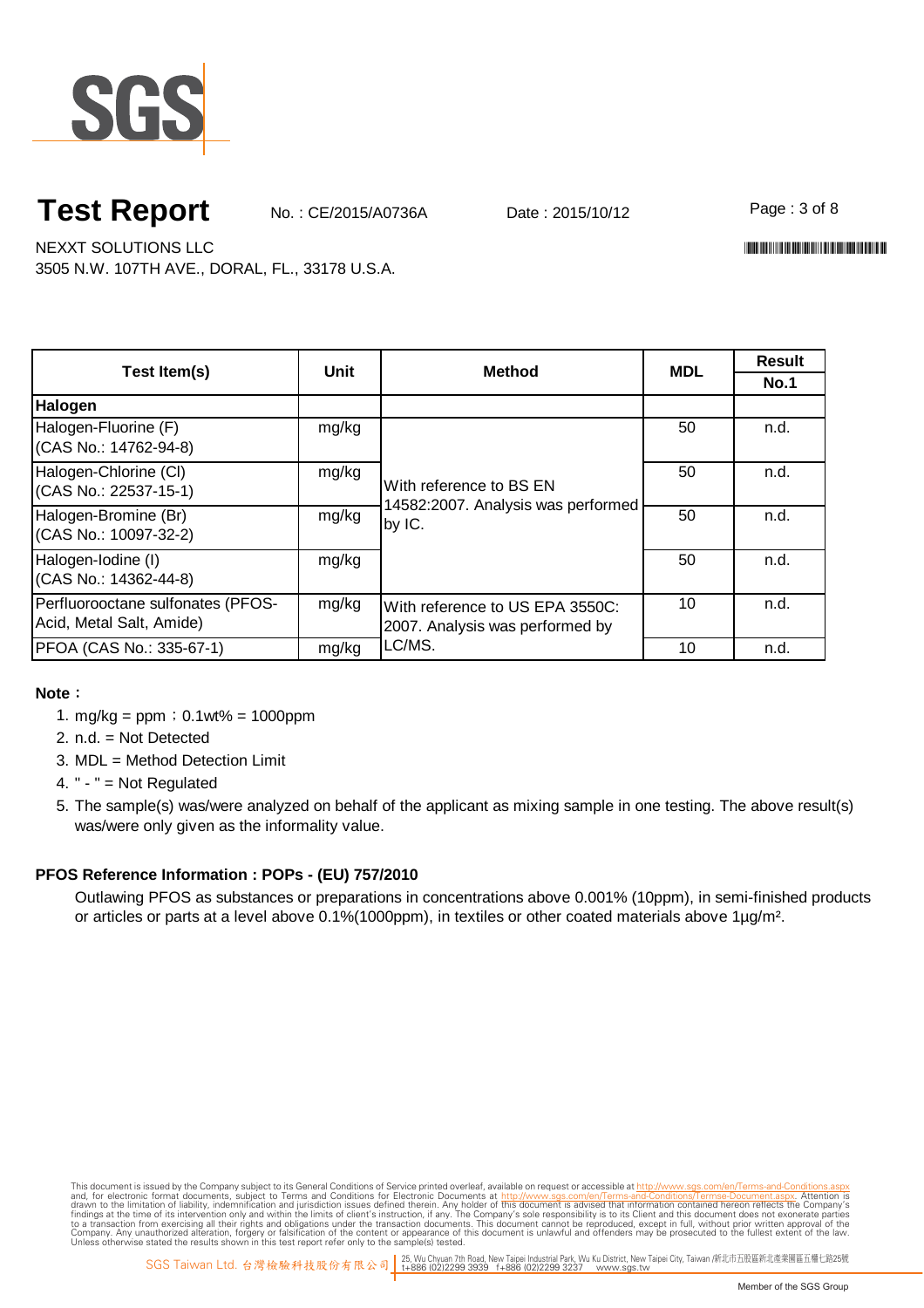

## **Test Report** No. : CE/2015/A0736A Date : 2015/10/12 Page : 4 of 8

NEXXT SOLUTIONS LLC  $\blacksquare$ 

3505 N.W. 107TH AVE., DORAL, FL., 33178 U.S.A.

- 1) These samples were dissolved totally by pre-conditioning method according to below flow chart.  $(Cr^{6+})$  test method excluded)
- 2) Name of the person who made measurement: Climbgreat Yang
- 3) Name of the person in charge of measurement: Troy Chang



#### **Note\*\* (For IEC 62321)**

- (1) For non-metallic material, add alkaline digestion reagent and heat to  $90-95$  °C.
- (2) For metallic material, add pure water and heat to boiling.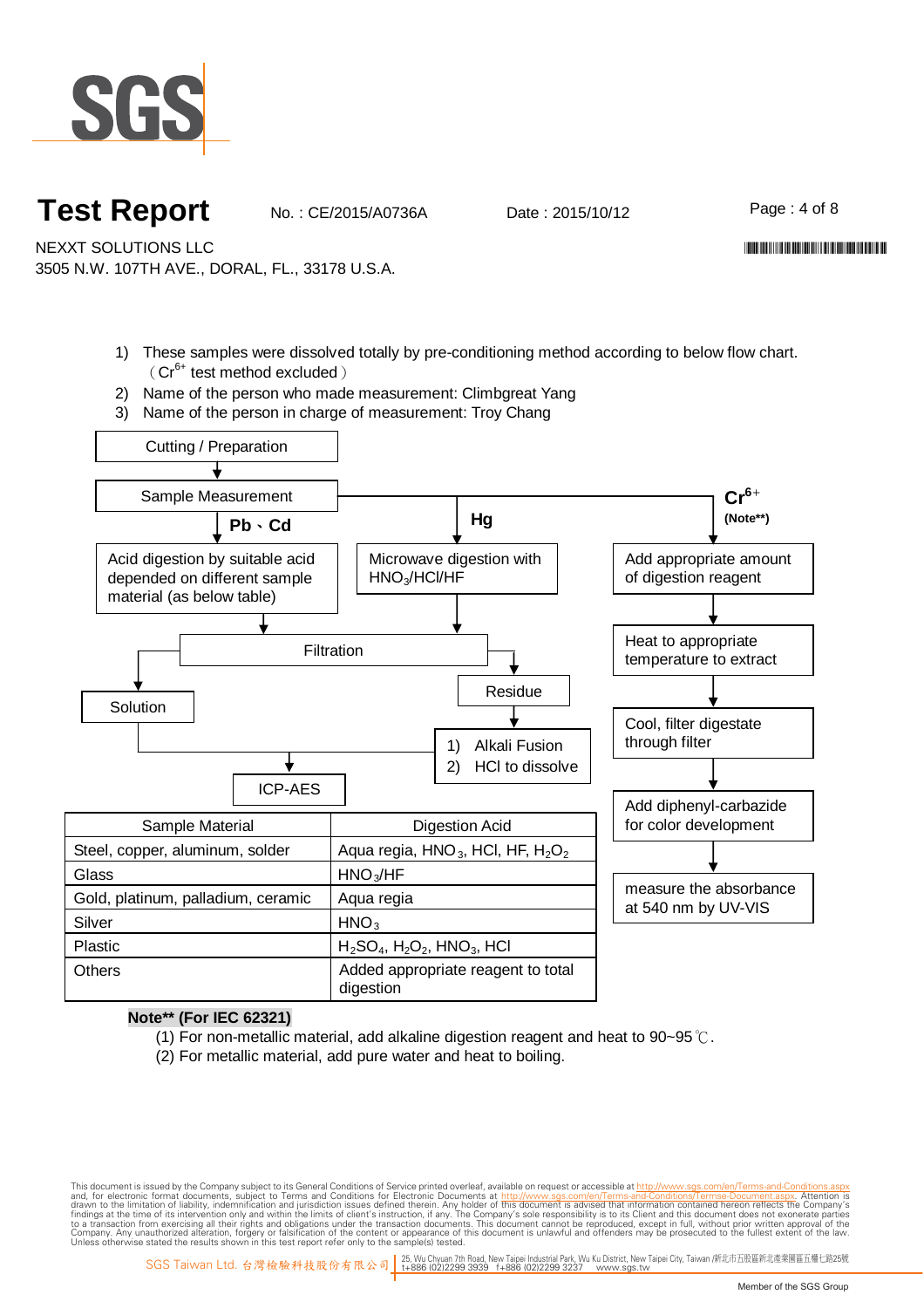

# **Test Report** No. : CE/2015/A0736A Date : 2015/10/12 Page : 5 of 8

NEXXT SOLUTIONS LLC  $\blacksquare$ 3505 N.W. 107TH AVE., DORAL, FL., 33178 U.S.A.

### **PBB/PBDE analytical FLOW CHART**

- Name of the person who made measurement: Roman Wong
- Name of the person in charge of measurement: Troy Chang

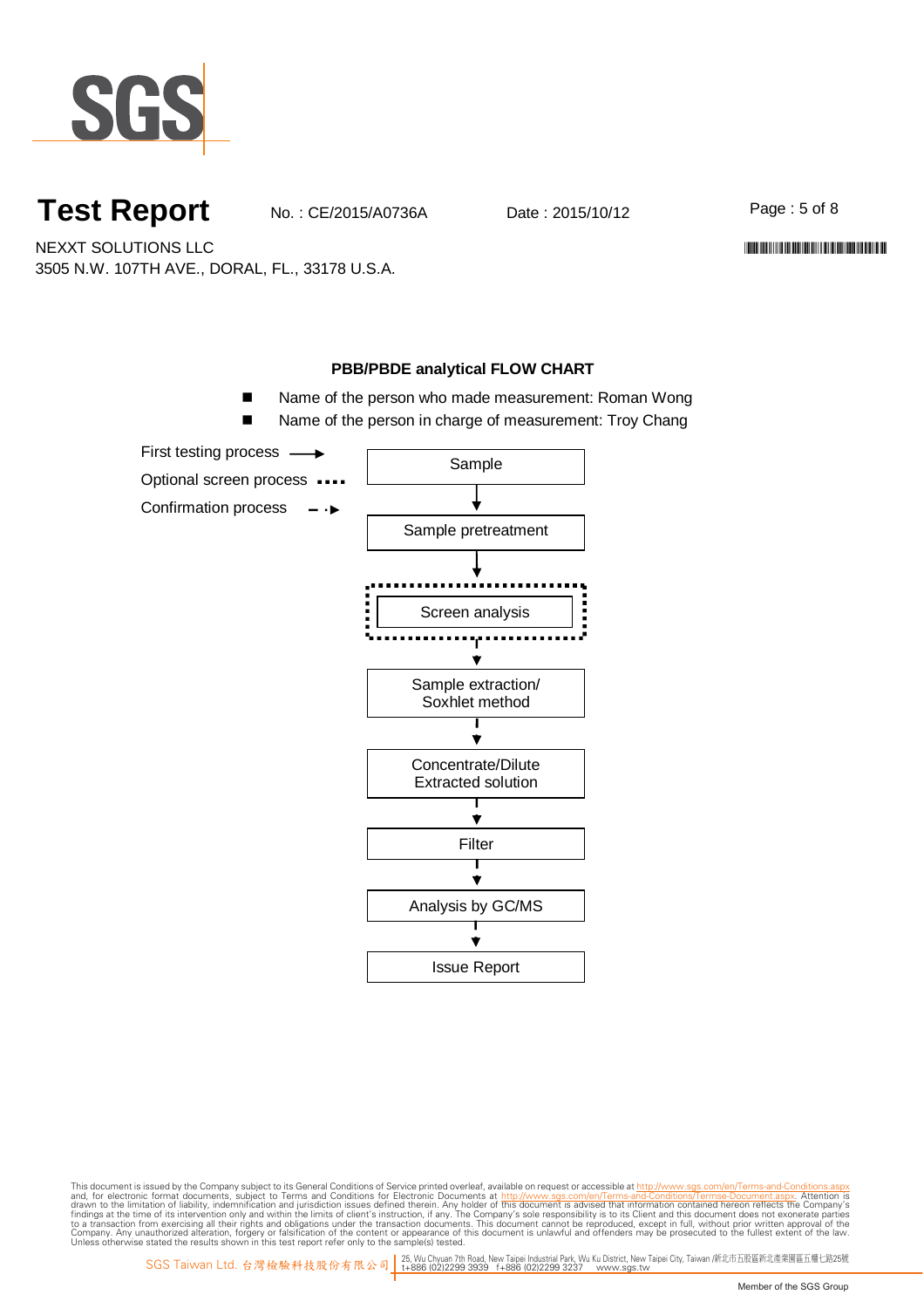

# **Test Report** No. : CE/2015/A0736A Date : 2015/10/12 Page : 6 of 8

NEXXT SOLUTIONS LLC  $\blacksquare$ 3505 N.W. 107TH AVE., DORAL, FL., 33178 U.S.A.

### **Analytical flow chart of halogen content**

- Name of the person who made measurement: Rita Chen
- Name of the person in charge of measurement: Troy Chang

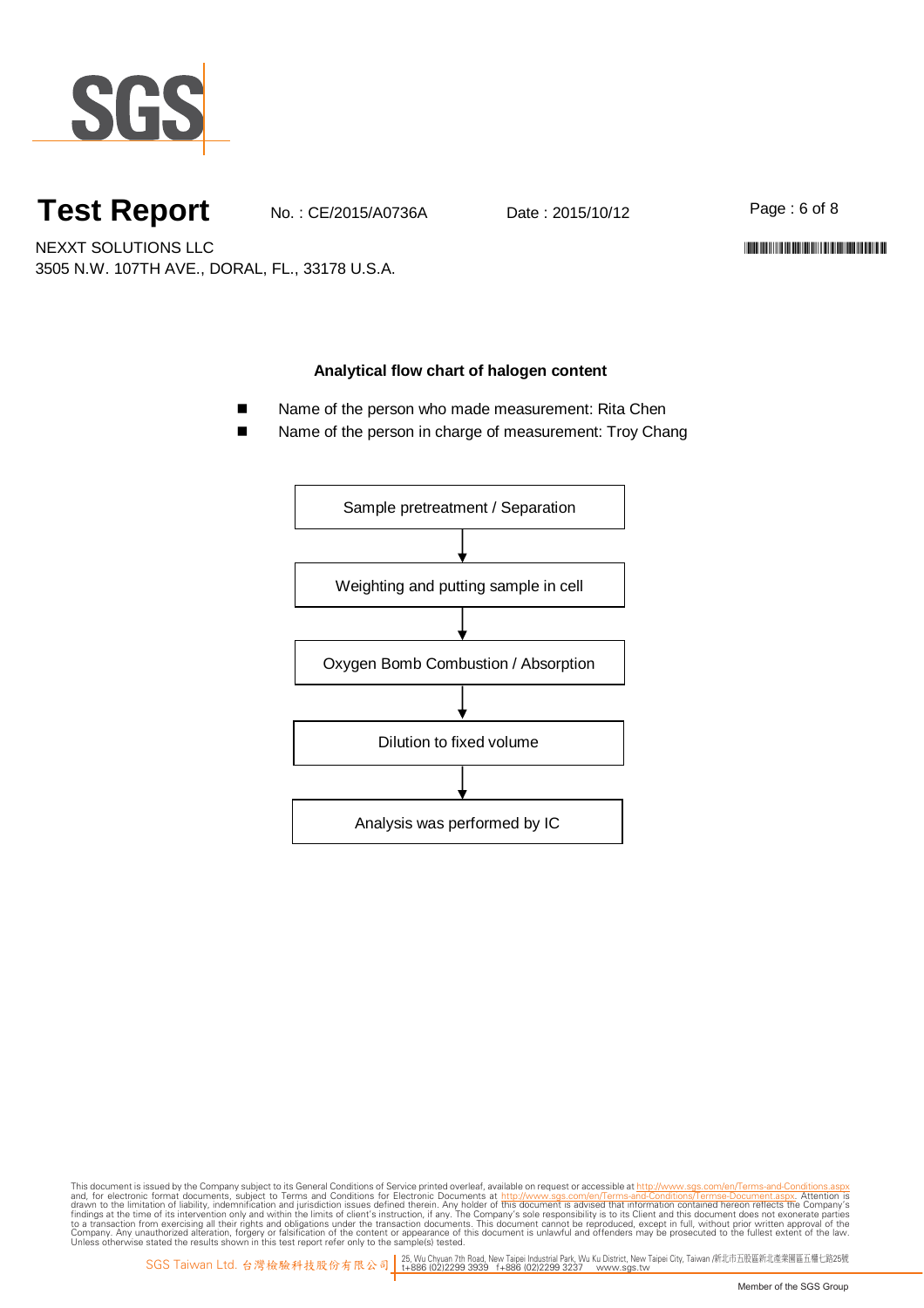

## **Test Report** No. : CE/2015/A0736A Date : 2015/10/12 Page : 7 of 8

NEXXT SOLUTIONS LLC  $\blacksquare$ 3505 N.W. 107TH AVE., DORAL, FL., 33178 U.S.A.

#### **PFOA/PFOS analytical flow chart of Ultrasonic extraction (LC/MS) procedure**

- Name of the person who made measurement: Roman Wong
- Name of the person in charge of measurement: Troy Chang